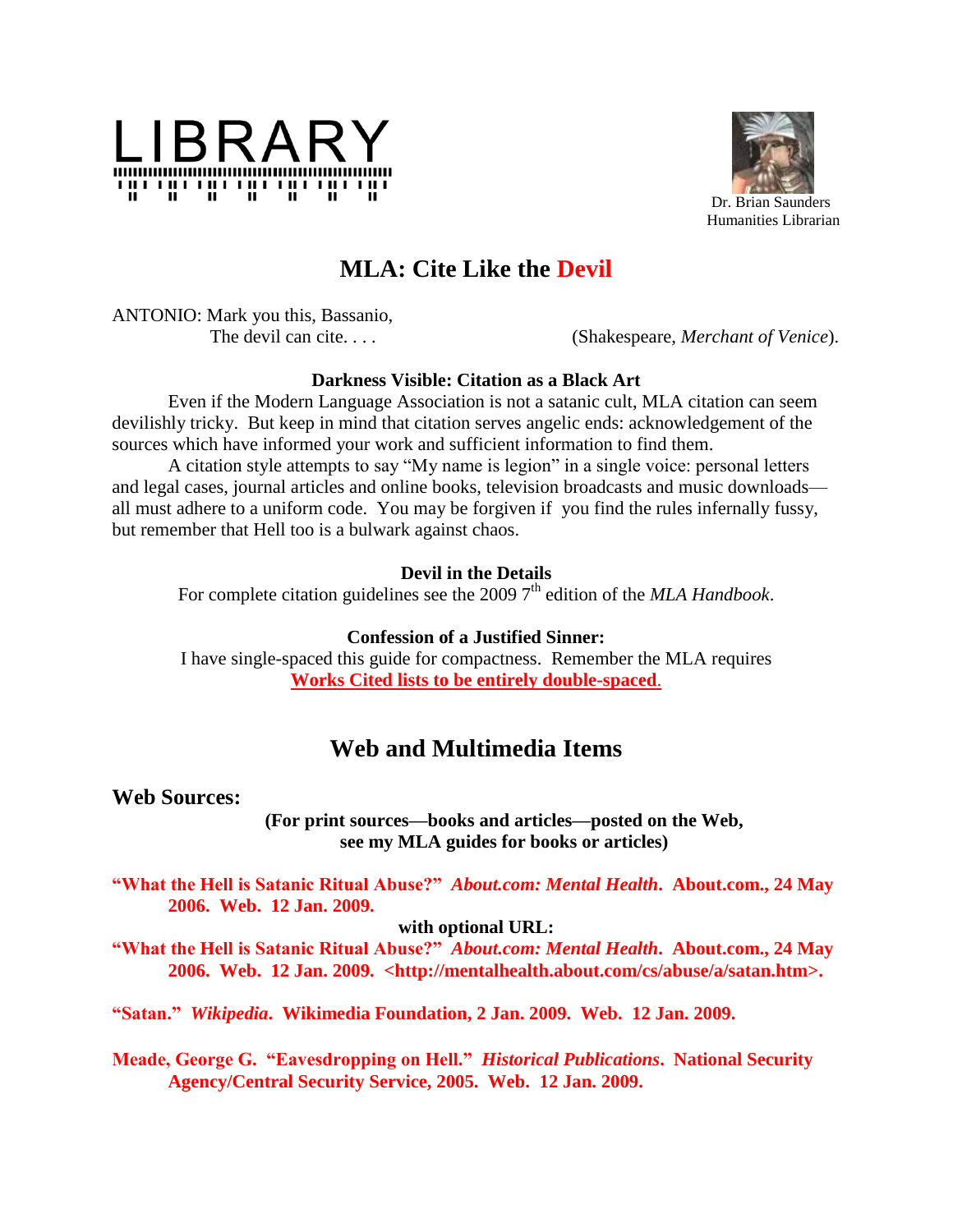### **Kvanvig, Jonathan. "Heaven and Hell."** *Stanford Encyclopedia of Philosophy***. Standford U., 6 Oct. 2008. Web. 12 Jan. 2009.**

### **Caesar of Heisterbach. "Two Heretics Worked Miracles by the Aid of the Devil."** *Internet Medieval Sourcebook***. Ed. Paul Halsall. History Dept., Fordham U., July 1997. Web. 12 Jan. 2009.**

- The basic information for an MLA Web citation--where there is not a published print version—is (1) the name of the author/creator. If missing, begin with-- (2) the name of the specific item cited (usually in quotation marks, unless it is the name of the entire site). (3) The name of the overall Web site (in italics). (4) The publisher or sponsor of the site (followed by a comma). (5) The date of publication on the Web (preferably the most recent update if there is one). (6) The medium of publication—Web. And finally (7) the date you accessed it. Including a Web address or URL (8) is optional but no longer recommended by the MLA, so check with your instructor for his or her preference. If included, the URL is the final element, surrounded by angle brackets  $\langle \rangle$ . (And remember: only divide a URL between lines of your citation **after** a slash /.)
- There are few rules governing the content of Web sites, so be prepared to hunt for the  $\bullet$ basic information listed above. Sometimes, for instance, finding the overall name of a site or the publisher/sponsor will require you to follow links back to a home page or to subtract elements from the URL (work from the right, removing file names between slashes).
- If there is no individual author or implied group author, begin with the title.
- If the title refers to a specific item on the site, put it in quotation marks and follow it with the name of the overall site in italics. If the only name is the page/site name, list only that—in italics.
- The name of the site and the sponsor of the site may be the same, but be sure to check for any variation. Note above, for example, that *Wikipedia* is a subsidiary of the less familiar Wikimedia Foundation. If there is no publisher, put N. p.
- For the date of publication give the date an item was posted or the most recent update—if that is available. Give as much date information as you can, whether a day, month, and year, a month and year, or just a year. If there is no date information put n.d.
- Some Web sites have editors, and this information may be included in your citation after the name of the site—see the last example above.

### **Films, Television Shows:**

*Devils***. Dir. Ken Russell. Perf. Vanessa Redgrave, Oliver Reed. Warner Bros. Pictures, 1971. Film.**

### **"Heaven and Hell."** *Supernatural.* **Dir. J. Miller Tobin. WB Television Network. 20 Nov. 2008. Television.**

For a film, a television series/mini-series, or a one-episode television program, begin with the title in italics, but for a single episode of a television series, begin with the episode title—in quotation marks—followed by the series title.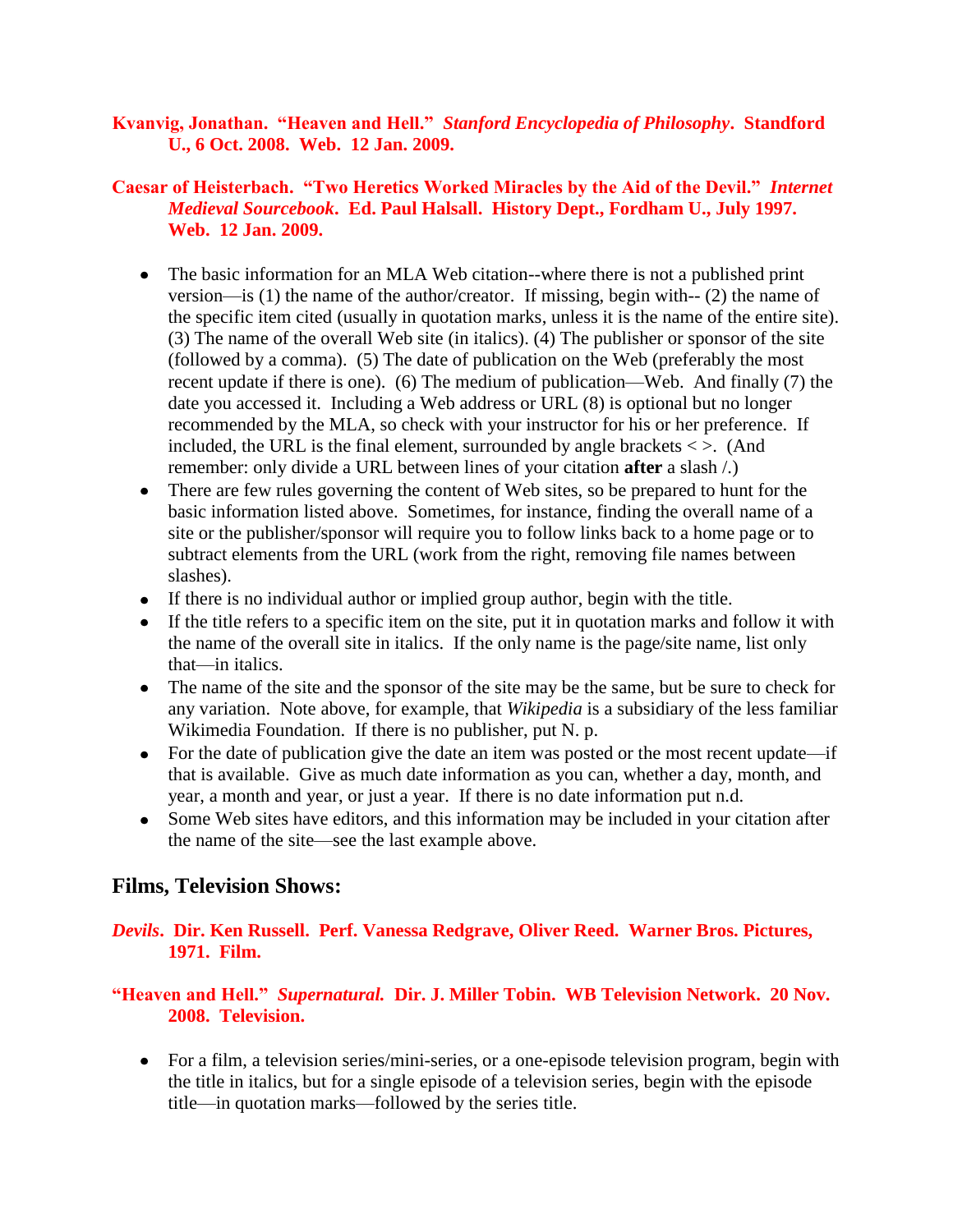- The people you list after a film or television show will depend in part on whether your discussion focuses on the whole production or on a writer, director, producer, or performer. For films, the director is usually cited, and sometimes lead performers—see above. But for some films the writer might be emphasized, and for a television series it might be the "creator"—see examples following.
- For films, the studio should be given, the year of release, and the medium—Film. For television shows the network and/or station responsible should be given, a broadcast date, and the medium—Television.

## **DVDs:**

*Exorcist***. By William Peter Blatty. Dir. William Friedkin. 1973. Warner Home Video, 2000. DVD.**

### *Buffy the Vampire Slayer: The Complete Fifth Season***. Created by Joss Whedon. WB Television Network, 2003. DVD.**

• For films and television viewed on DVD, begin with the title and appropriate credits director, writer, performer, producer, etc. It may be helpful to follow this with the original release or broadcast date—especially if a number of years have elapsed before the DVD was issued—see *Exorcist* above. Then give the name of the company producing the DVD, the date of its release, and the medium—DVD.

### **Video from Database:**

### **Aeschylus.** *Eumenides***. Dir. Peter Hall. Oresteia Co., National Theatre of Great Britain. 1983.** *Theatre in Video***. Web. 13 Jan. 2009.**

Videos from databases use basic Web citation, though in this case the video of a filmed stage production will include information appropriate to a cited performance.

### **Video from Web:**

**"Devil Pitches Church." Narr. Jeanne Moos.** *CNN.com***. Cable News Network, 4 Dec. 2008. Web. 13 Jan. 2009. <http://www.cnn.com/video/#/video/us/2008/12/04/ moos.devil.pitches.church.cnn?iref=videosearch>.**

### **"Devil Sheep." Dir. sleepingbad.** *YouTube***. YouTube, 15 May 2007. Web.**  <**http://www.youtube.com/watch?v=NMShvQa4SI0>.**

Web video clips will usually begin with the title, in quotation marks (if there is no title, you may create a brief descriptive name which **must** be enclosed in brackets [ ] to indicate it is your title). As with films and tv shows, the title is followed by the name of creators and/or performers of the clip--depending on which seems most relevant to your discussion. In the first example above, it's the reporter who narrates the clip (Narr.) who seems most relevant, while in the second it's the creator or director of the clip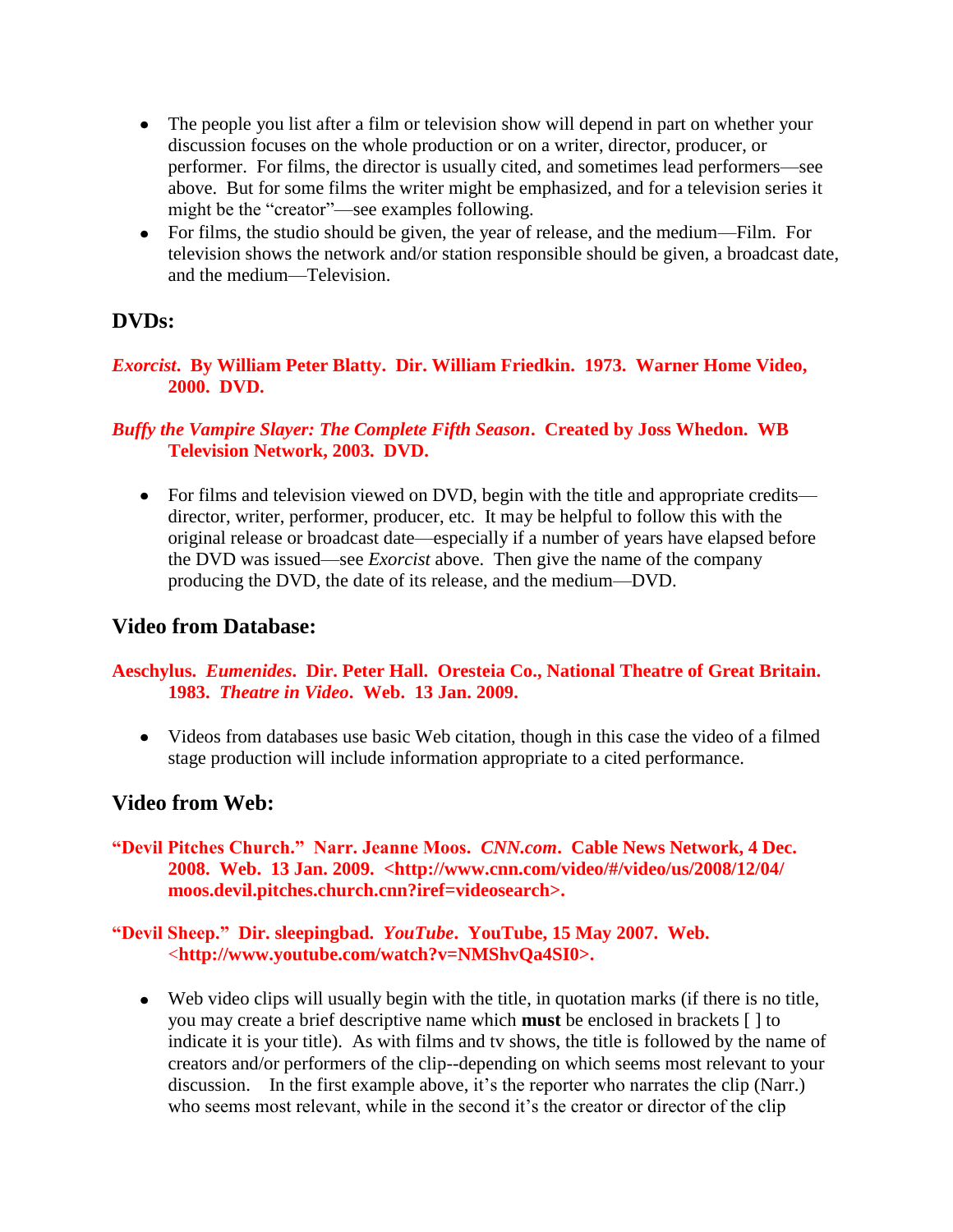("Dir." or "Created by"). Follow this with the name of the Web site and any publisher/sponsor of the site, followed by a comma and the date the video was posted to the Web. End with the medium--Web--and the date of your viewing.

• Locating individual video files on the Web can be sufficiently tricky to justify including the optional URL to provide your readers another means of retrieval.

## **CDs and LPs:**

### **Gounod, Charles.** *Faust***. Orchestra of the Vienna Festival. Cond. Gianfranco Rivoli. VAI Audio, 1997. CD.**

**or**

### **Rivoli, Gianfranco, Cond.** *Faust***. Rec. 1963. By Charles Gounod. Libretto by Jules Barbier and Michel Carre. Orchestra of the Vienna Festival. VAI Audio, 1997. CD.**

- Note the two very different citations for the same CD of this opera. Normally the entry element for a musical composition will be the composer, but this may vary according to whether your discussion of the CD focuses on the work itself, or the conductor, or a performer, etc.
- Not only will the entry element be determined by the use you make of the recording, but also the additional contributors you single out after the title. The first example above uses the most common approach for an opera/orchestral work: the name of the performing group and its conductor. But the second version implies that the discussion of the work focuses on the Conductor and also engages with the libretto. And note that if the original date of the recording seems significant in relation to the date the CD was produced, you may include that information after the title.

### **Gounod, Charles. Faust. Strasbourg Philharmonic Orchestra. Cond. Alain Lombard. RCA, 1977. LP.**

Standard media designations for sound recordings include Audiocassette, Audiotape, CD, and, as above, LP.

### **Audio Files from a Database:**

### **Wagner, Richard. "A Faust Overture."** *Overtures***. Malaga Philharmonic Orchestra. Cond. Alexander Rahbari. Naxos, n.d.** *Naxos Music Library***. Web. 13 Jan. 2009.**

The IC Library subscribes to the *Naxos Music Library* database, and above is an example of a citation for a particular track from one of the albums available there. Note that the *Naxos Music Library* often does not supply a date for recordings in its database, which is indicated with n.d. Standard information is followed by the name of the database—in italics—the medium—Web—and the date of access.